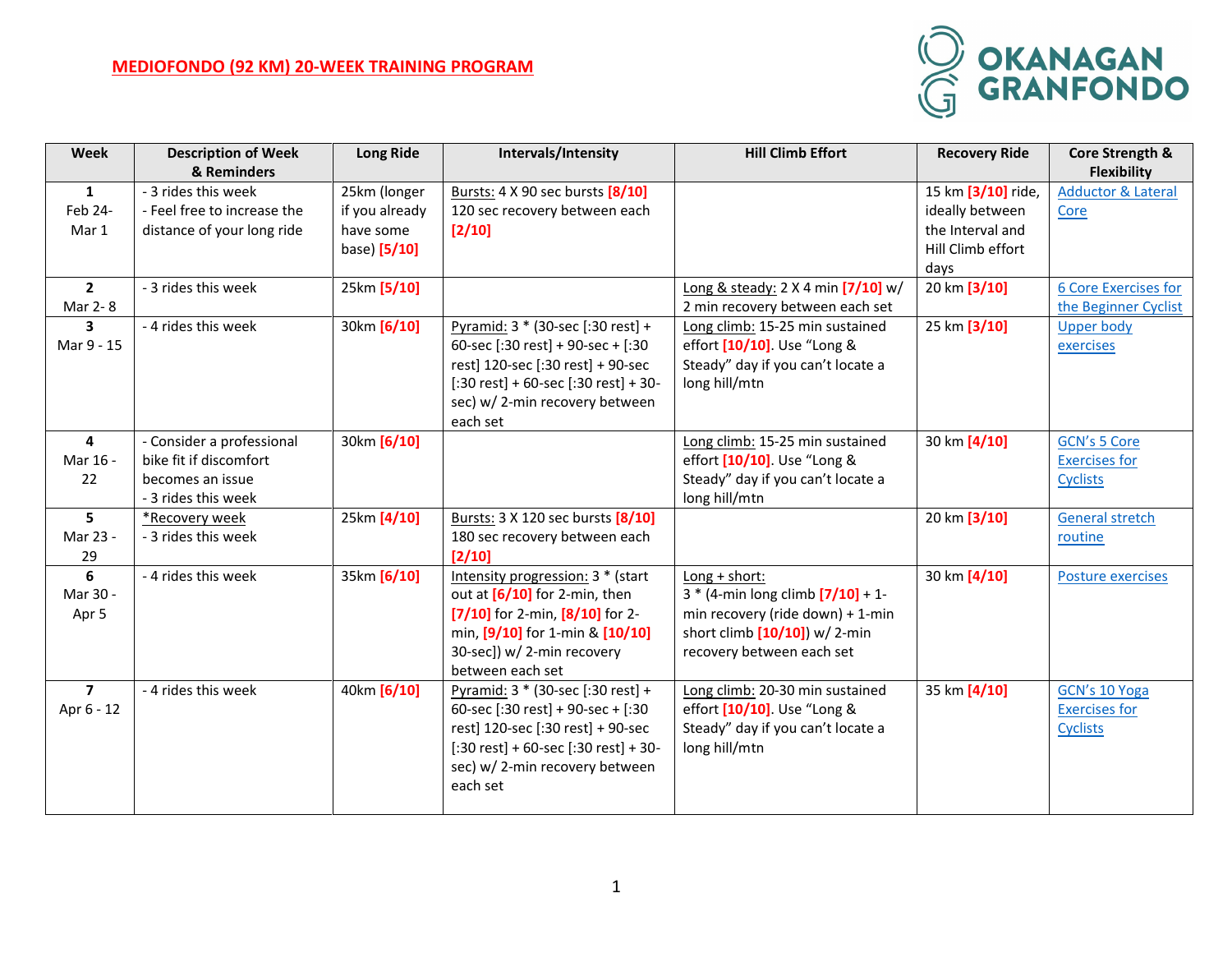## **MEDIOFONDO (92 KM) 20-WEEK TRAINING PROGRAM**



| Week        | <b>Description of Week</b> | <b>Long Ride</b> | Intervals/Intensity                                           | <b>Hill Climb Effort</b>                                             | <b>Recovery Ride</b> | Core Strength &            |
|-------------|----------------------------|------------------|---------------------------------------------------------------|----------------------------------------------------------------------|----------------------|----------------------------|
|             | & Reminders                |                  |                                                               |                                                                      |                      | <b>Flexibility</b>         |
| 8           | *Big mileage week          | 50km [6/10]      | Bursts: 8 X 120 sec bursts [9/10]                             | $Long + short:$                                                      | 2 days @ 320 km      | <b>Core Training with</b>  |
| Apr 13 - 19 | - 5 rides this week        |                  | 180 sec recovery between each                                 | $5 * (4 - min long climb [7/10] + 1 -$                               | [4/10]               | Peter Sagan                |
|             |                            |                  | $[2/10]$                                                      | min recovery (ride down) + 1-min                                     |                      |                            |
|             |                            |                  |                                                               | short climb $[10/10]$ ) w/ 2-min                                     |                      |                            |
|             |                            |                  |                                                               | recovery between each set                                            |                      |                            |
| 9           | *Recovery week             | 40km [5/10]      | Bursts: 5 X 120 sec bursts [8/10]                             | Long climb: 20-30 min sustained                                      | 25 km [4/10]         | <b>Trainer Road's 5</b>    |
| Apr 20-     | - 4 rides this week        |                  | 180 sec recovery between each                                 | effort [10/10]. Use "Long &                                          |                      | <b>Exercises to</b>        |
| 26          |                            |                  | $[2/10]$                                                      | Steady" day if you can't locate a                                    |                      | <b>Integrate Into Your</b> |
|             |                            |                  |                                                               | long hill/mtn                                                        |                      | <b>Cycling Plan</b>        |
| 10          | - 4 rides this week        | 60km [6/10]      | Bursts: 10 X 120 sec bursts [9/10]                            | Long + short:                                                        | 30 km [4/10]         |                            |
| Apr 27 -    |                            |                  | 180 sec recovery between each                                 | $6 * (5 - min long climb [7/10] + 1 -$                               |                      |                            |
| May 3       |                            |                  | $[2/10]$                                                      | min recovery (ride down) + 1-min<br>short climb $[10/10]$ ) w/ 2-min |                      |                            |
|             |                            |                  |                                                               | recovery between each set                                            |                      |                            |
| 11          | - 4 rides this week        | 70km [7/10]      | Pyramid: 5 * (30-sec [:30 rest] +                             | Long & steady: $8 \times 2$ min $\left[\frac{8}{10}\right]$ w/       | 30 km [4/10]         | Glutes, hamstrings         |
| May 4 - 10  |                            |                  | 60-sec [:30 rest] + 90-sec + [:30                             | 120 sec recovery                                                     |                      | & back exercises           |
|             |                            |                  | rest] 120-sec [:30 rest] + 90-sec                             |                                                                      |                      |                            |
|             |                            |                  | $[:30 \text{ rest}] + 60\text{-sec}[:30 \text{ rest}] + 30$ - |                                                                      |                      |                            |
|             |                            |                  | sec) w/2-min recovery between                                 |                                                                      |                      |                            |
|             |                            |                  | each set                                                      |                                                                      |                      |                            |
| 12          | *Big mileage week          | 75km [7/10]      | Bursts: 12 X 120 sec bursts [9/10]                            | Long + short:                                                        | 2 days @ 30 km       |                            |
| May $11-$   | - 5 rides this week        |                  | 180 sec recovery between each                                 | $8 * (4 - min long climb [7/10] + 1 -$                               | [4/10]               |                            |
| 17          |                            |                  | $[2/10]$                                                      | min recovery (ride down) + 1-min                                     |                      |                            |
|             |                            |                  |                                                               | short climb $[10/10]$ ) w/ 2-min                                     |                      |                            |
|             |                            |                  |                                                               | recovery between each set                                            |                      |                            |
| 13          | *Recovery week             | 60km [5/10]      | Bursts: 6 X 120 sec bursts [8/10]                             |                                                                      | 20 km [4/10]         |                            |
| May $18 -$  | - 3 rides this week        |                  | 180 sec recovery between each                                 |                                                                      |                      |                            |
| 24          |                            |                  | [2/10]                                                        |                                                                      |                      |                            |
| 14          | - 4 rides this week        | 80km [7/10]      | Intensity progression: 6 * (start                             | Long climb: 30-40 min sustained                                      | 30 km [4/10]         |                            |
| May 25 -    |                            |                  | out at $[6/10]$ for 2-min, then                               | effort [10/10]. Use "Long &                                          |                      |                            |
| 31          |                            |                  | [7/10] for 2-min, $[8/10]$ for 2-                             | Steady" day if you can't locate a                                    |                      |                            |
|             |                            |                  | min, [9/10] for 1-min & [10/10]                               | long hill/mtn                                                        |                      |                            |
|             |                            |                  | 30-sec]) w/ 2-min recovery                                    |                                                                      |                      |                            |
|             |                            |                  | between each set                                              |                                                                      |                      |                            |